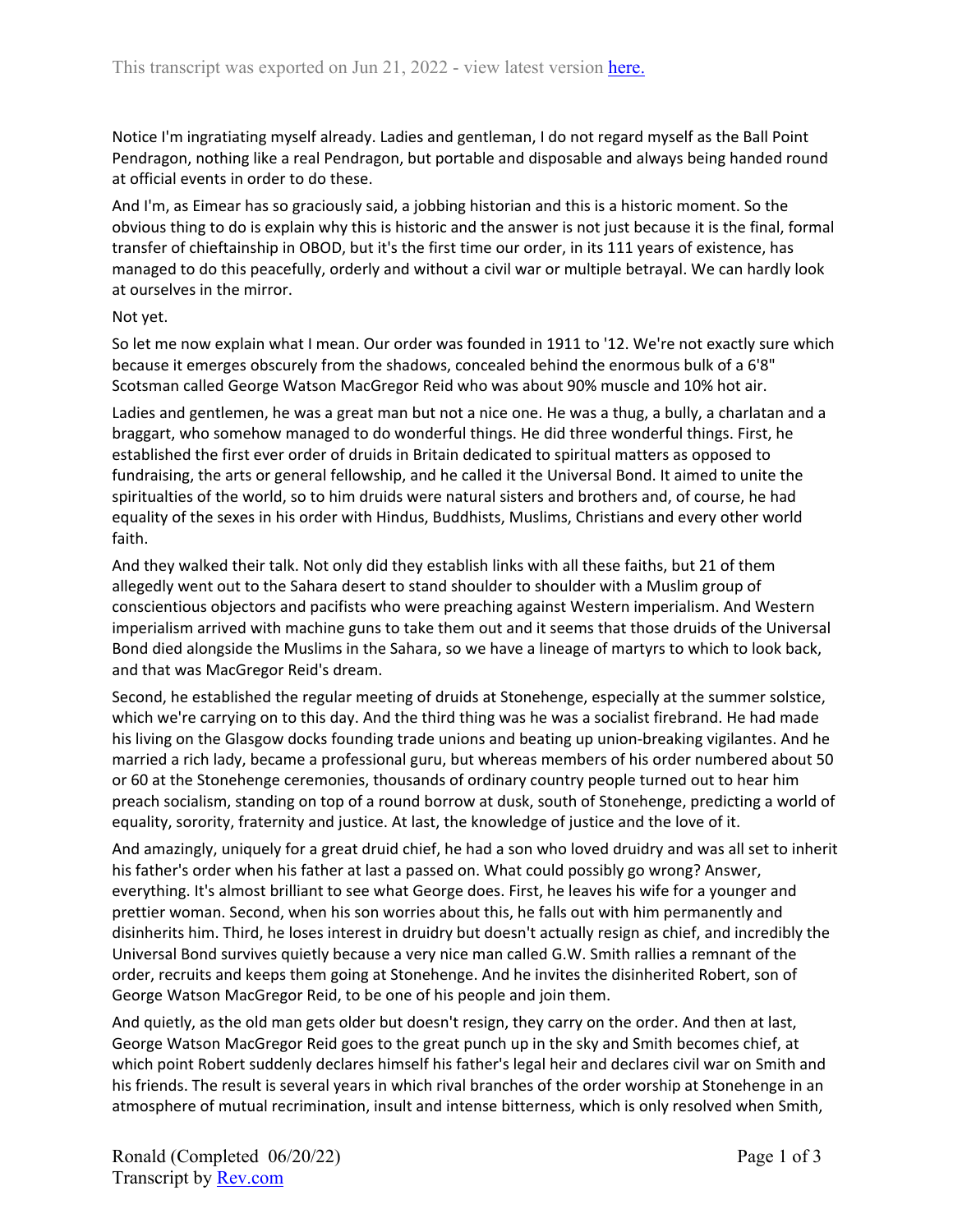polite and self-effacing as ever, decides the one thing he can do is die, solving the problem, and his lot join up with Robert's and peace finally breaks out.

And Robert is a great leader. He is another massive man physically, like his father. He could tower over a Stonehenge ceremony. When he appeared to lead one dressed in the white robes, crowds invariably shouted things like, "Here comes Moby Dick," but he was a great leader as well as a great figure of a human being. He scrapped politics but he kept the ecumenical side to reach out to other faiths, and he also reached out to the people. Under him, with him, our order, still called the Universal Bond, developed most of the rituals, the ceremonies that we still use now and composed others.

It began to hold ceremonies on Tower Hill in the middle of London at lunch time so the bankers could all see druids in action and learn from them. And they composed, in 1956, the chant or saying, "We swear by peace and love to stand," for the Tower Hill ceremony, and we have it still. And Roberts was in the pink of health, had two first-rate lieutenants working in harmony with him and each other, Thomas Maughan, a natural medic, and Ross Nichols, poet, writer, all round good'un. What could possibly go wrong?

Well, the answer is cholesterol. Robert MacGregor Reid suddenly keels over of a heart attack in the peak of health, suddenly dead without appointing a successor. And now to avert disaster, uniquely an election is held. This is something wisely we've never tried again because the two contenders, Thomas Maughan and Ross Nichols, and the result is almost a dead heat, resulting in the two men dividing the order between them in mutual recrimination, bitterness and creating a civil war which now lasts for several years after. Thomas Maughan keeping the title Universal Bond and Ross Nichols founding the Order of Bards, Ovates and Druids, which is the Universal Bond with a rebrand and a reboot.

And the results, apart from all the recrimination, rivalry and scrapping over who lost all the archive, finally ends in a status quo, a kind of rubbing along with a still certain amount of bickering. And there is Ross, an order that spans the generations, an order with the vision to pick up the new as well as preserving the best of the old, picks up being a slender school boy with a luxurious Afro hairdo called Philip Carr-Gomm... The camera does not lie. What could possibly...?

The answer is that, like his great mentor, Robert MacGregor Reid, Ross is taken completely unawares by his own death and dies without a successor or, indeed, any preparation for a future. And the order goes to sleep for 10 years until suddenly the spirit of Ross appears to Philip, very much alive in his mind, encourages him to refound the order and then the surviving members come to Philip and invite him to do the same thing. The result is probably the greatest druid order in the history of the modern world. That's coming from me so you'd better believe it.

Druid orders which function more as friendly societies and benefit clubs and insurance societies have got greater numbers in the 19th century, but there's never been a spiritual druid order dedicated to personal growth and to the meeting of this world and the other worlds that has achieved the success, the numbers and, as this gathering so clearly testifies, the sheer geographical reach of OBOD, and that's a testimony to the quality of our leadership. I wasn't there at the time, so I can say this with utter impartiality.

And now we come to this extraordinary turn of events, the completely unprecedented and, frankly, ladies and gentlemen, shockingly peaceful transfer. Just think of the 11 decades of crowded history that we are betraying in this moment. According to everything for which we've stood in the past, according to our entire record, Philip would be dead. It's now too late for him to do so. Eimear should then have declared herself chief, followed shortly afterwards by Damh the Bard establishing a rival group, and then the eldest daughter of Philip and Stephanie would count up to 2,000 and then proclaim herself the true